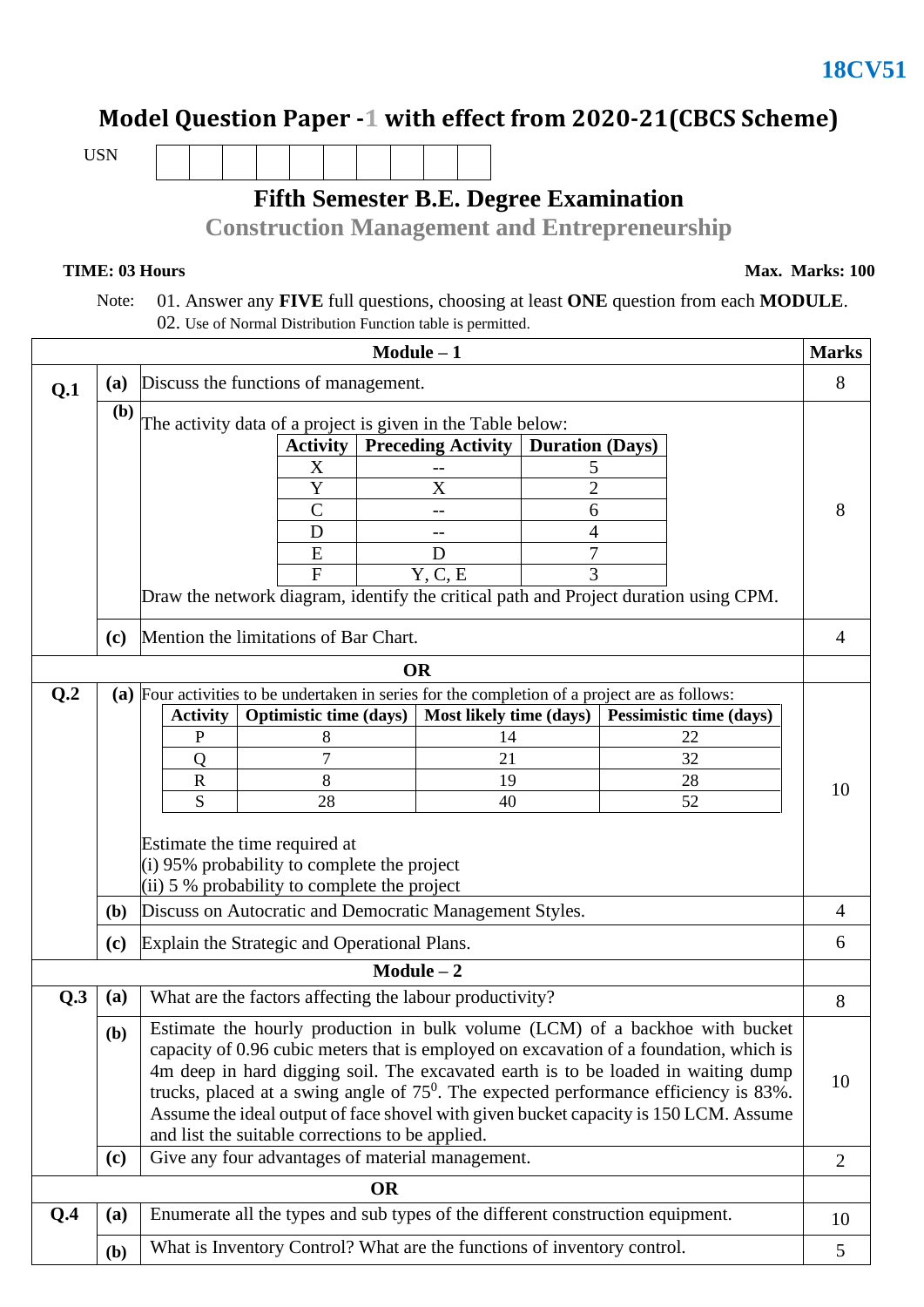## **18CV51**

|                                                                                                                                      | (c)                                                                                                                                                          | The purchase value of a crawler tractor is Rs. 30,00,000/-. Its assessed resale value after<br>using for 5 years is 10% of the delivered price. The equipment is planned to operate<br>2000 hours per year. Calculate its annual and hourly depreciation.                                                                                                                                                                                                                                                                  |                                  |                         |                                                 |    |  |  |
|--------------------------------------------------------------------------------------------------------------------------------------|--------------------------------------------------------------------------------------------------------------------------------------------------------------|----------------------------------------------------------------------------------------------------------------------------------------------------------------------------------------------------------------------------------------------------------------------------------------------------------------------------------------------------------------------------------------------------------------------------------------------------------------------------------------------------------------------------|----------------------------------|-------------------------|-------------------------------------------------|----|--|--|
| $Module - 3$                                                                                                                         |                                                                                                                                                              |                                                                                                                                                                                                                                                                                                                                                                                                                                                                                                                            |                                  |                         |                                                 |    |  |  |
| Q.5                                                                                                                                  | Differentiate between quality control and quality assurance.<br>(a)<br>(b)<br>Explain the safety procedures to be adopted during excavation.                 |                                                                                                                                                                                                                                                                                                                                                                                                                                                                                                                            |                                  |                         |                                                 |    |  |  |
|                                                                                                                                      |                                                                                                                                                              |                                                                                                                                                                                                                                                                                                                                                                                                                                                                                                                            |                                  |                         |                                                 |    |  |  |
|                                                                                                                                      | (c)                                                                                                                                                          | Discuss on the following (i) Gifts and bribes (ii) whistle blowing (iii) engineering ethics                                                                                                                                                                                                                                                                                                                                                                                                                                |                                  |                         |                                                 |    |  |  |
| <b>OR</b>                                                                                                                            |                                                                                                                                                              |                                                                                                                                                                                                                                                                                                                                                                                                                                                                                                                            |                                  |                         |                                                 |    |  |  |
| Q.6                                                                                                                                  | (a)                                                                                                                                                          | What are the safety procedures to be adopted during drilling and blasting.                                                                                                                                                                                                                                                                                                                                                                                                                                                 |                                  |                         |                                                 |    |  |  |
|                                                                                                                                      | (b)                                                                                                                                                          | Explain the TQM process in construction.                                                                                                                                                                                                                                                                                                                                                                                                                                                                                   |                                  |                         |                                                 |    |  |  |
|                                                                                                                                      | Briefly write about Morals and integrity in workplace.<br>(c)                                                                                                |                                                                                                                                                                                                                                                                                                                                                                                                                                                                                                                            |                                  |                         |                                                 | 6  |  |  |
|                                                                                                                                      |                                                                                                                                                              |                                                                                                                                                                                                                                                                                                                                                                                                                                                                                                                            |                                  | $Module - 4$            |                                                 |    |  |  |
| Q.7                                                                                                                                  | (a)                                                                                                                                                          | Differentiate between micro and macro economics.                                                                                                                                                                                                                                                                                                                                                                                                                                                                           |                                  |                         |                                                 |    |  |  |
|                                                                                                                                      | (b)                                                                                                                                                          | An engineer has two bids for an excavator to be installed in a new building project. The<br>details of the bids for the excavator are as follows:<br>Engineer's estimate                                                                                                                                                                                                                                                                                                                                                   |                                  |                         |                                                 |    |  |  |
|                                                                                                                                      |                                                                                                                                                              | <b>Bid</b>                                                                                                                                                                                                                                                                                                                                                                                                                                                                                                                 | Initial Cost (Rupees)            | Service life<br>(years) | Annual Operating & Maintenance<br>Cost (Rupees) | 12 |  |  |
|                                                                                                                                      |                                                                                                                                                              | Bid 'A'<br>Bid 'B'                                                                                                                                                                                                                                                                                                                                                                                                                                                                                                         | $10,50,000/$ -<br>$11,00,000/$ - | 15<br>15                | 60,000<br>70,500                                |    |  |  |
|                                                                                                                                      | Determine which bid should be accepted, based on the present worth method of<br>comparison assuming 18% interest rate, compounded annually.<br><b>OR</b>     |                                                                                                                                                                                                                                                                                                                                                                                                                                                                                                                            |                                  |                         |                                                 |    |  |  |
| Q.8                                                                                                                                  | Define the following terms related to engineering economics:<br>(a)<br>(ii) Future worth<br>(iii) Annuities<br>Present worth<br>(i)<br>(iv) Salvage value    |                                                                                                                                                                                                                                                                                                                                                                                                                                                                                                                            |                                  |                         |                                                 | 8  |  |  |
|                                                                                                                                      | (b)                                                                                                                                                          | The fixed costs for a company are Rs. 60,000/-. The estimated sales for the period are<br>valued at Rs. 2,00,000/-. The variable cost per unit for the single product is Rs. 5/-. If<br>each unit sells at Rs. 25/- and the number of units involved coincides with the expected<br>volume of output. Construct the break even chart and determine the following:<br>The breakeven point<br>(i)<br>The profit earned at a turnover of Rs. 1, 25, 000/-.<br>(ii)<br>Margin of safety<br>(iii)<br>Angle of incidence<br>(iv) |                                  |                         |                                                 |    |  |  |
|                                                                                                                                      |                                                                                                                                                              |                                                                                                                                                                                                                                                                                                                                                                                                                                                                                                                            |                                  | $Module - 5$            |                                                 |    |  |  |
| Q.9                                                                                                                                  | (a)                                                                                                                                                          | Write briefly about international entrepreneurship opportunities.                                                                                                                                                                                                                                                                                                                                                                                                                                                          |                                  |                         |                                                 |    |  |  |
| (b)<br>Enumerate the barriers for entrepreneurship.<br>Discuss in detail about the project report for starting a new venture.<br>(c) |                                                                                                                                                              |                                                                                                                                                                                                                                                                                                                                                                                                                                                                                                                            |                                  |                         |                                                 | 8  |  |  |
|                                                                                                                                      |                                                                                                                                                              |                                                                                                                                                                                                                                                                                                                                                                                                                                                                                                                            |                                  |                         |                                                 | 8  |  |  |
| <b>OR</b>                                                                                                                            |                                                                                                                                                              |                                                                                                                                                                                                                                                                                                                                                                                                                                                                                                                            |                                  |                         |                                                 |    |  |  |
| Q.10                                                                                                                                 | Mention the uses of direct foreign investment.<br>(a)                                                                                                        |                                                                                                                                                                                                                                                                                                                                                                                                                                                                                                                            |                                  |                         |                                                 | 4  |  |  |
|                                                                                                                                      | Discuss the characteristics of entrepreneur.<br>(b)<br>Explain the scope and role of following agencies:<br>(c)<br><b>KIADB</b><br>1.<br>ii.<br><b>SIDBI</b> |                                                                                                                                                                                                                                                                                                                                                                                                                                                                                                                            |                                  |                         |                                                 | 8  |  |  |
|                                                                                                                                      |                                                                                                                                                              |                                                                                                                                                                                                                                                                                                                                                                                                                                                                                                                            |                                  |                         |                                                 | 8  |  |  |